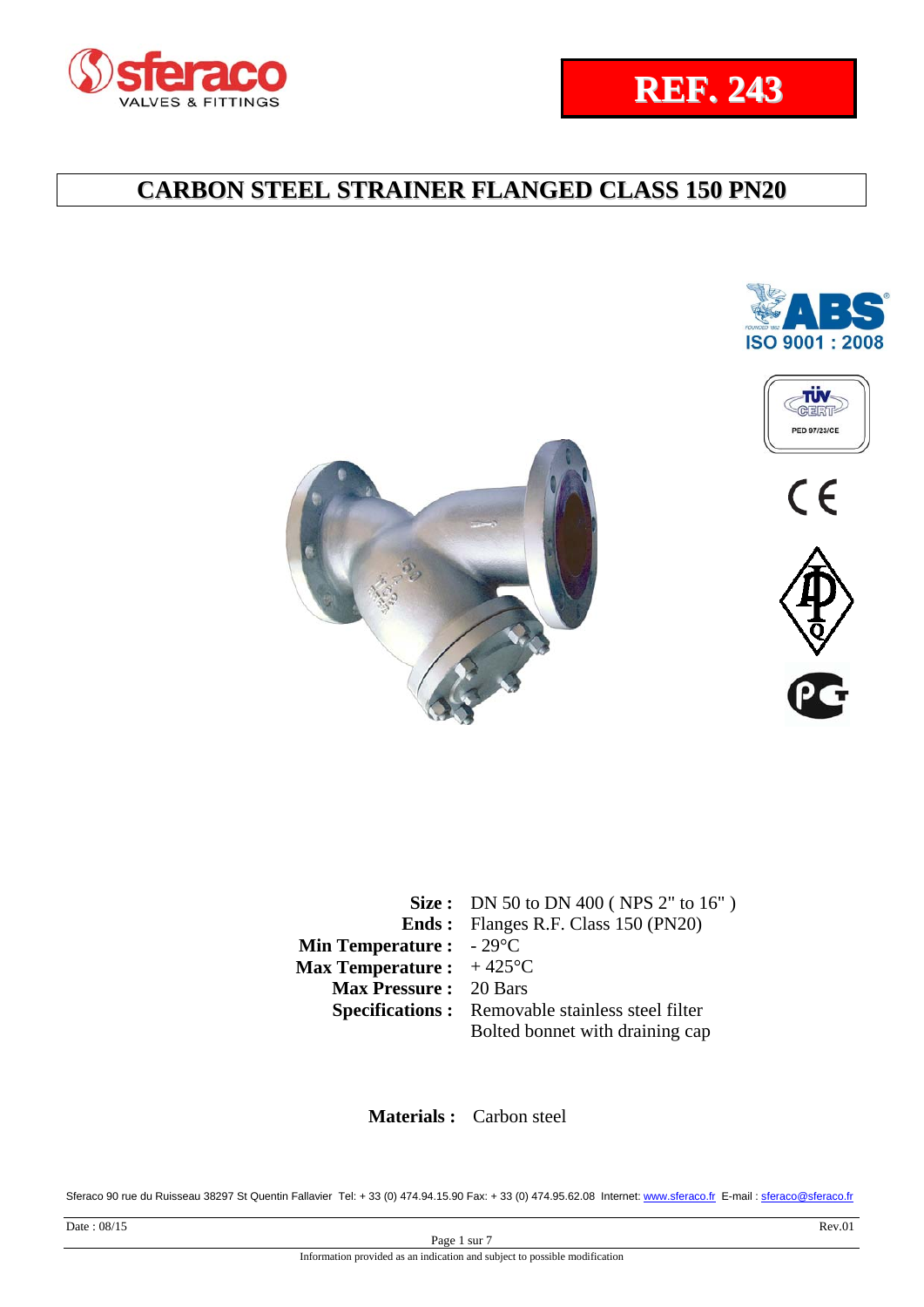### *SPECIFICATIONS :*

- Removable stainless steel filter
- Flanges R.F. Class 150 (PN20)
- Horizontal or vertical position with descendant fluid (respect the flow direction indicated by the arrow)
- Mesh 1 mm for DN50 (2"), 1.5 mm from DN65 to 400 (2"1/2 to 16")
- Bolted bonnet with draining cap threaded NPT
- Grey painting RAL 7001 color, 60 µm thickness

### *USE :*

- Water distribution, gas oil, steam, petrochemical, petroleum industry, gas
- Min Temperature Ts: 29°C
- Max Temperature Ts :+ 425°C
- Max Pressure Ps : 20 bars

#### *PRESSURE / TEMPERATURE RELATION :*

#### **( According to AMSE B16-34 for A216 WCB )**

| <b>Pressure (Bar)</b> | 19.6 | 19.6 | 17.9 | $\epsilon$<br>15.O | a an<br>1 J.O | 11.7      | $\sim$ $\sim$<br>ww | $\alpha$ $\alpha$<br>o.o | - -<br>40 | $\sim$ $\sim$<br>6.O | ວ.ວ        |
|-----------------------|------|------|------|--------------------|---------------|-----------|---------------------|--------------------------|-----------|----------------------|------------|
| Temperature ( °C )    | -29  | 38   | 93   | 149<br>__          | 204<br>____   | 260<br>__ | 316                 | 343                      | 274<br>__ | 399                  | 425<br>___ |

### *PRESSURE / TEMPERATURE GRAPH :*

### **Pressure**



#### *FLOW COEFFICIENT Kvs ( M3 / h ) :*

| $DN$ ( $mm$ )       | 50 | 65    | 80 | 100 | 150 | 200 | 250  | 300  | 350  | 400  |
|---------------------|----|-------|----|-----|-----|-----|------|------|------|------|
| $NPS$ ( $\degree$ ) | 2" | 2"1/2 | 3" | Δ"  | 6"  | 8"  | 10"  | 12"  | 14"  | 16"  |
| $Kvs$ ( $m3/h$ )    | 50 | 60    | 90 | 150 | 350 | 600 | 1000 | 1400 | 1800 | 2400 |

### *RANGE :*

Carbon steel strainer flanged R.F. Class 150 (PN20) **Ref. 243** from DN 50 to DN 400 ( NPS from 2" to 16" )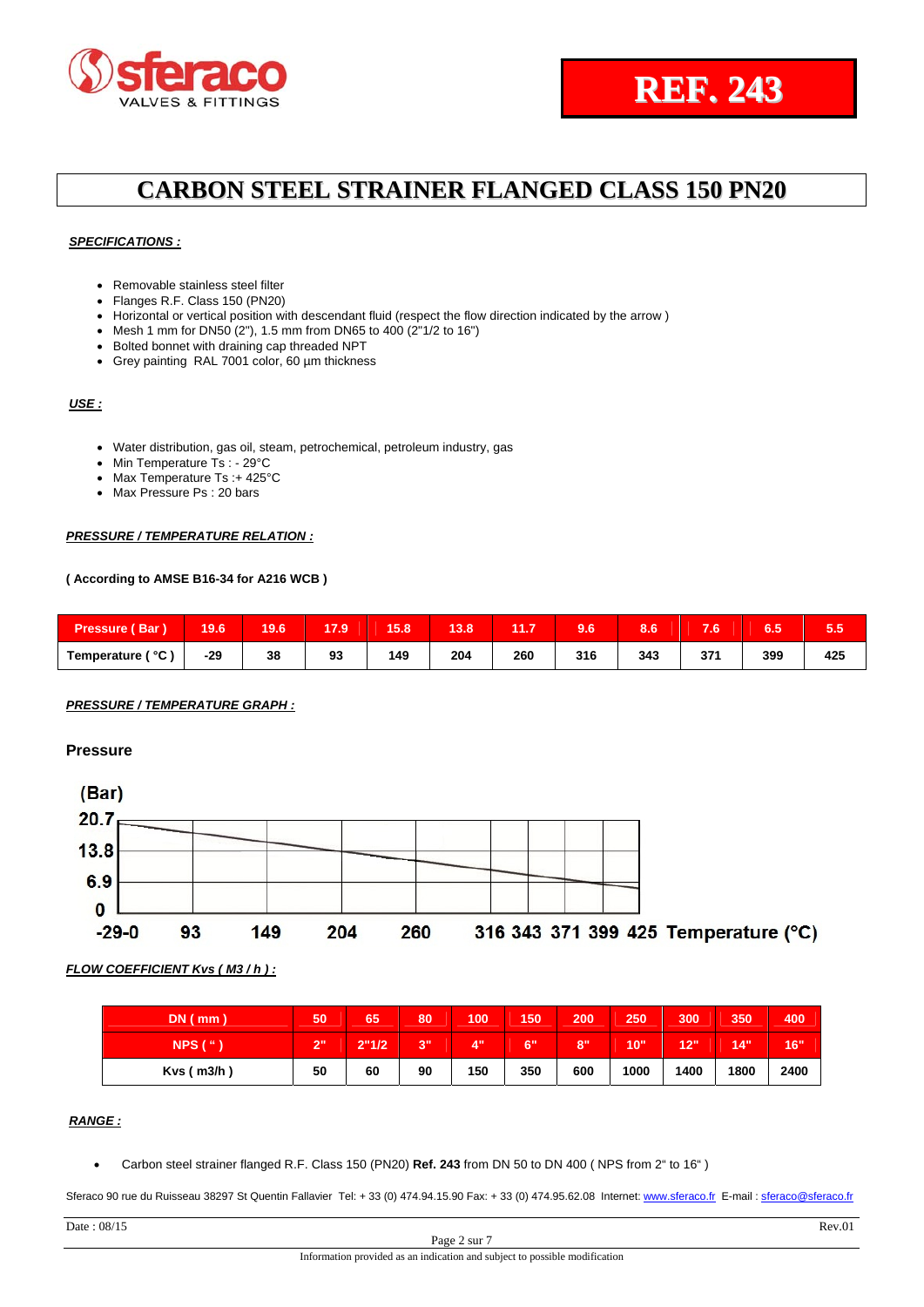### *MATERIALS :*



| <b>Item</b> | <b>Designation</b> | <b>Materials</b>  |
|-------------|--------------------|-------------------|
| 1           | Body               | ASTM A216 WCB     |
| 2           | <b>Bonnet</b>      | ASTM A216 WCB     |
| 3           | Filter             | SS 304            |
| 4           | Bonnet gasket      | Graphite + SS 304 |
| 5           | Draining cap       | <b>Steel</b>      |
| 6           | Stud bolt          | ASTM A193 Gr.B7   |
| 7           | <b>Nut</b>         | ASTM A194 Gr.2H   |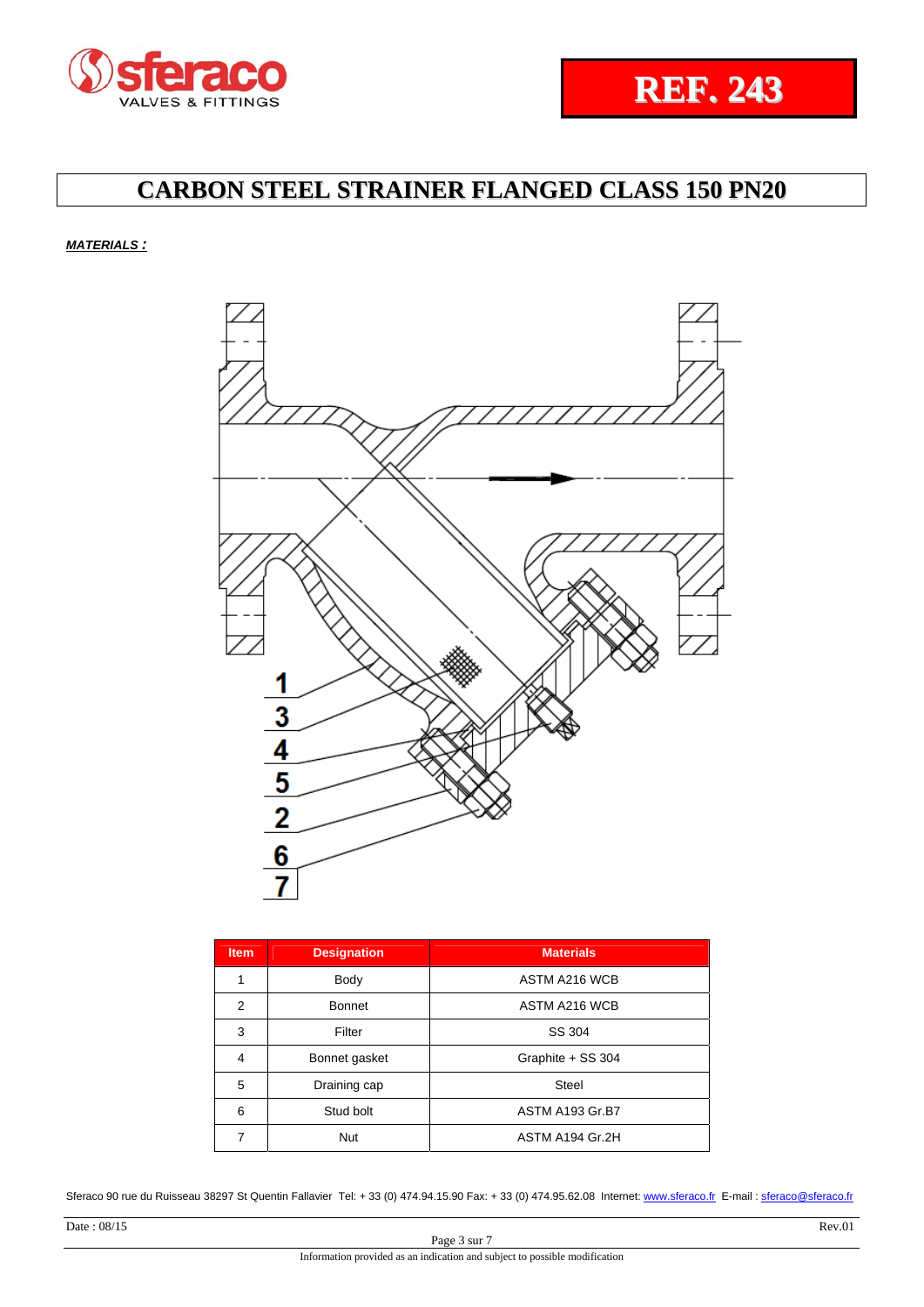## *SIZE ( in mm ) :*



| <b>DN</b>         | 50   | 65    | 80        | 100  | 150  | 200  | 250  | 300 | 350 | 400 |
|-------------------|------|-------|-----------|------|------|------|------|-----|-----|-----|
| NPS(" )           | 2"   | 2"1/2 | <b>3"</b> | 4"   | 6"   | 8"   | 10"  | 12" | 14" | 16" |
| ØP                | 50   | 65    | 80        | 100  | 150  | 200  | 250  | 300 | 350 | 400 |
| L                 | 203  | 216   | 241       | 292  | 406  | 495  | 622  | 699 | 787 | 914 |
| н                 | 76   | 85    | 89        | 115  | 140  | 172  | 203  | 242 | 560 | 690 |
| P1 (NPT threaded) | 1/2" | 1/2"  | 1/2"      | 1/2" | 3/4" | 3/4" | 3/4" | 1"  | 1"  | 1"  |
| ØD                | 49   | 55    | 75        | 90   | 137  | 180  | 233  | 255 | 294 | 397 |
| H1                | 110  | 125   | 145       | 180  | 255  | 300  | 355  | 380 | 430 | 500 |
| <b>Mesh</b>       | 1    | 1.5   | 1.5       | 1.5  | 1.5  | 1.5  | 1.5  | 1.5 | 1.5 | 1.5 |
| Weight (Kg)       | 9.7  | 13    | 16        | 24   | 45   | 80   | 135  | 191 | 319 | 405 |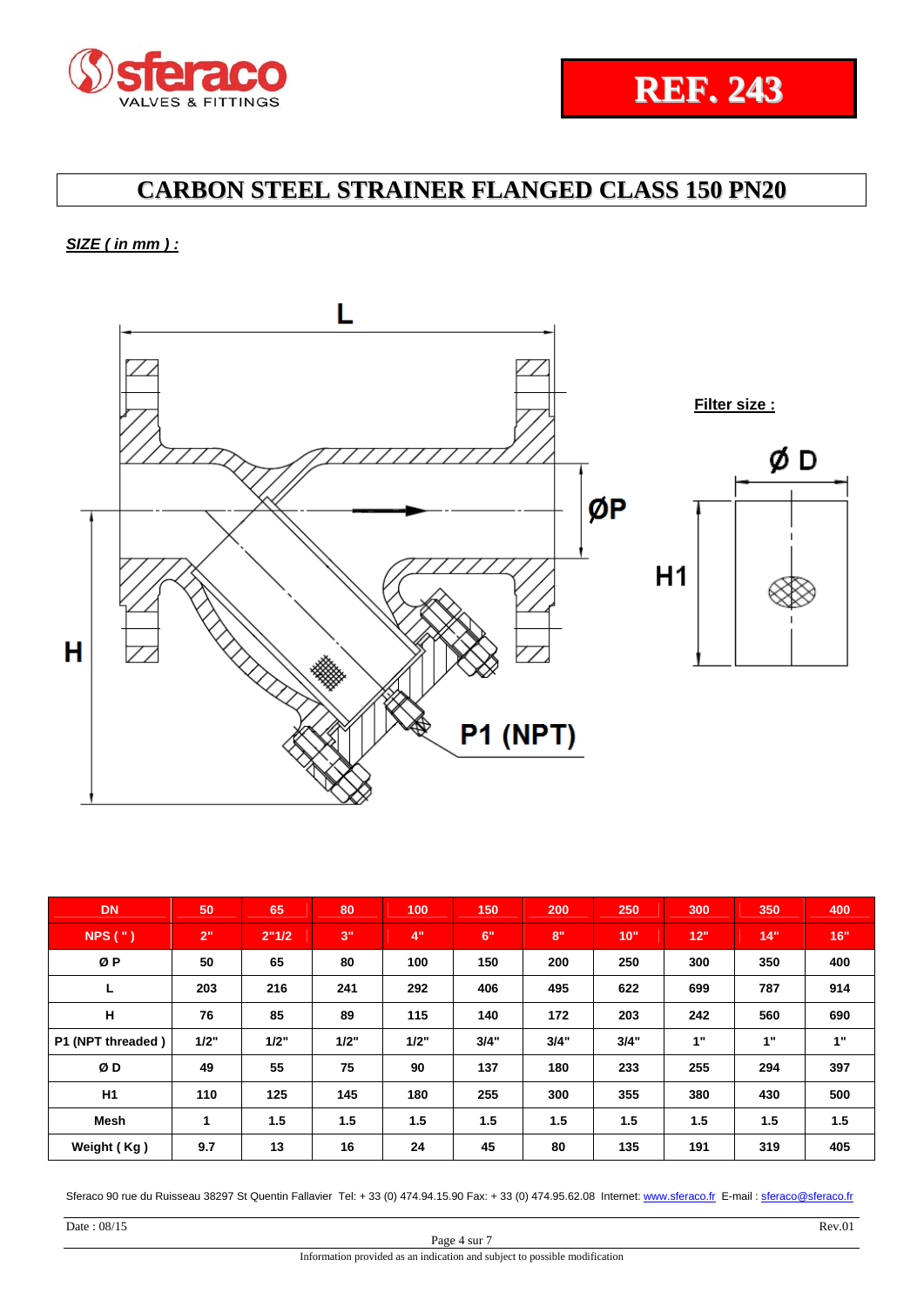### *FLANGES SIZE ( in mm ) :*



| $DN$ (mm)               | 50            | 65           | 80           | 100          | 150          | 200           | 250            | 300            | 350            | 400          |
|-------------------------|---------------|--------------|--------------|--------------|--------------|---------------|----------------|----------------|----------------|--------------|
| NPS('')                 | 2"            | 2"1/2        | 3"           | 4"           | 6"           | 8"            | 10"            | 12"            | 14"            | 16"          |
| øс                      | 92.1          | 104.8        | 127          | 157.2        | 215.9        | 269.9         | 323.8          | 381            | 412.8          | 469.9        |
| ØD                      | 150           | 180          | 190          | 230          | 280          | 345           | 405            | 485            | 535            | 595          |
| ØΚ                      | 120.7         | 139.7        | 152.5        | 190.5        | 241.5        | 298.5         | 362            | 432            | 476            | 540          |
| $Nb \times \emptyset L$ | $4 \times 19$ | 4 x 19       | 4 x 19       | 8 x 19       | 8 x 22       | $8 \times 22$ | $12 \times 26$ | $12 \times 26$ | $12 \times 29$ | 16 x 29      |
| b                       | 16.3          | 17.9         | 19.5         | 24.3         | 25.9         | 29            | 30.6           | 32.2           | 35.4           | 37           |
| е                       | $\mathbf{2}$  | $\mathbf{2}$ | $\mathbf{2}$ | $\mathbf{2}$ | $\mathbf{2}$ | $\mathbf{2}$  | $\mathbf{2}$   | $\mathbf{2}$   | $\mathbf{2}$   | $\mathbf{2}$ |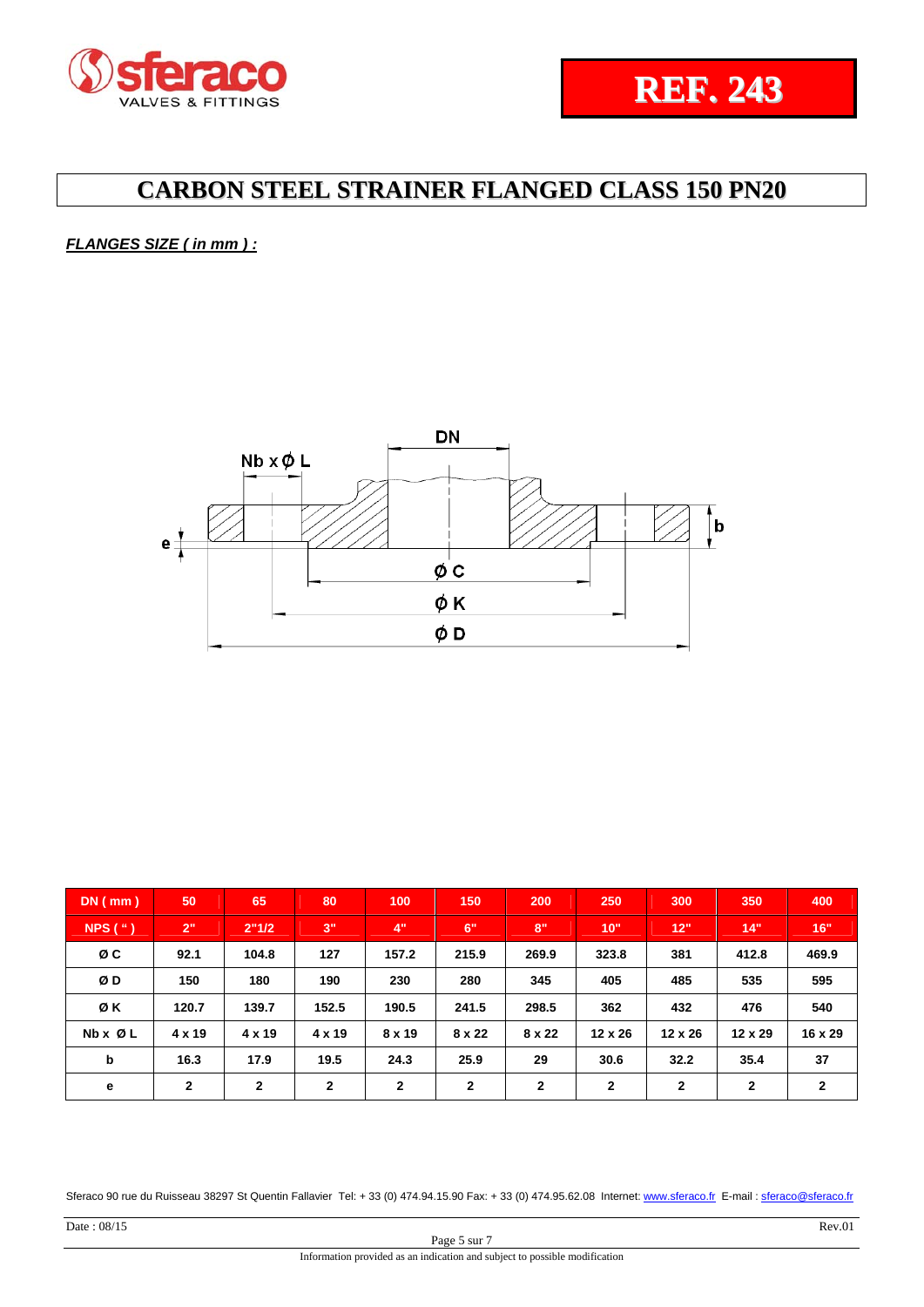### *STANDARDS :*

- Fabrication according to ISO 9001 : 2008
- DIRECTIVE 97/23/CE : CE N° 0036 Risk category III module H
- Designing according to ASME B16.34
- Pressure tests according to API 598, table 6
- Length according to ASME B16.10
- Flanges R.F. according to ASME B16.05
- Approval certificate Russian **GOST-R**
- Materials according to NACE MR 01-75 **on request**

### *INSTALLATION POSITIONS :*

Vertical position ( descendand fluid ) and a set of the set of the Horizontal position **Horizontal position**